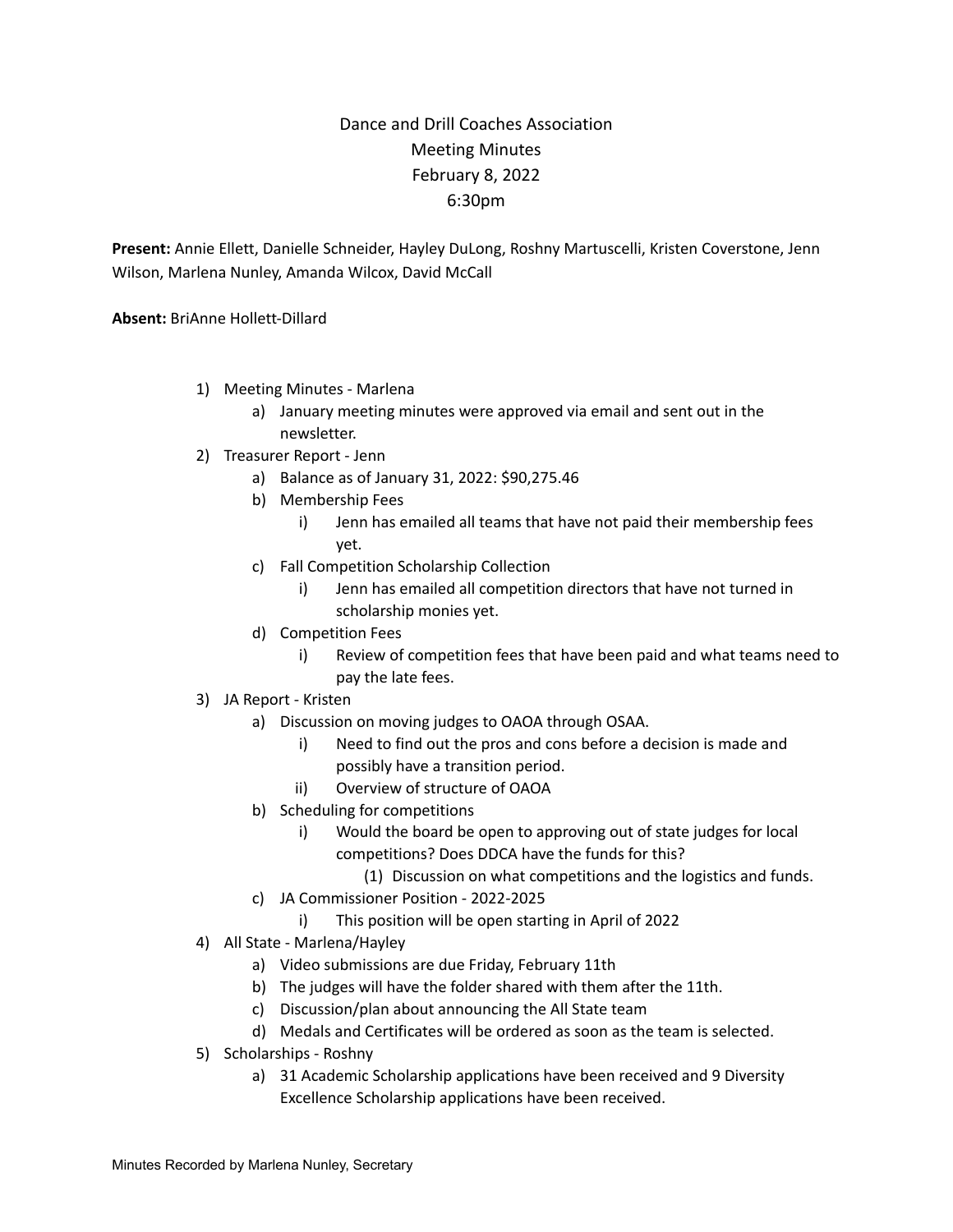- b) Jenn will reach out to Ben at Optimist for Judging.
	- i) Deadline/Finalists will be decided by March 4th and announced at State.
- 6) DDCA Awards Annie
	- a) Nominations will be sent in the newsletter
		- i) The following week, the voting link will be sent to coaches.
			- (1) Winners will be announced at State.
- 7) Membership Report Chantel
	- a) There are 5 teams that haven't paid that are not participating in DDCA events this year.
- 8) Chair Report/OSAA Update Dave
	- a) Masks at Competitions
		- i) Masks are expected to be worn at competitions by teams, coaches and spectators.. A reminder to teams will be sent in the newsletter.
	- b) 2022 State Proposals
		- i) Timing
			- (1) Reduced by 30 seconds for each division for this year
		- ii) 6A Split into Small & Large
			- (1) Waiting for a decision on this from OSAA. This will be based on the number of registrations that OSAA receives.
		- iii) Virtual Option for State
			- (1) KT will send a clarification email to teams regarding virtual
			- options as far as qualifying for State and competing at State.
	- c) State Committee
		- i) Next meeting will be on February 14th.
	- d) Board Positions for Spring Meeting
		- i) Board applications will go out to the membership in the February newsletter. There are 5 positions available for the 2022-2024 term.
	- e) Scholar Athlete Program
		- i) A link will be created and attached to the newsletter for coaches. This will be due by February 28th. The criteria for a Scholar Athlete is a senior with a 3.5 GPA and above. The list of names will be listed on the OSAA program.
	- f) Spring Membership Meeting
		- i) This will be in April and our goal will be to hold the meeting in person. Once a date and location is determined, the board will send the information out to the membership.

Meeting Adjourned at 9:00pm. Next board meeting is scheduled for March 8, 2022 at 6:30pm.